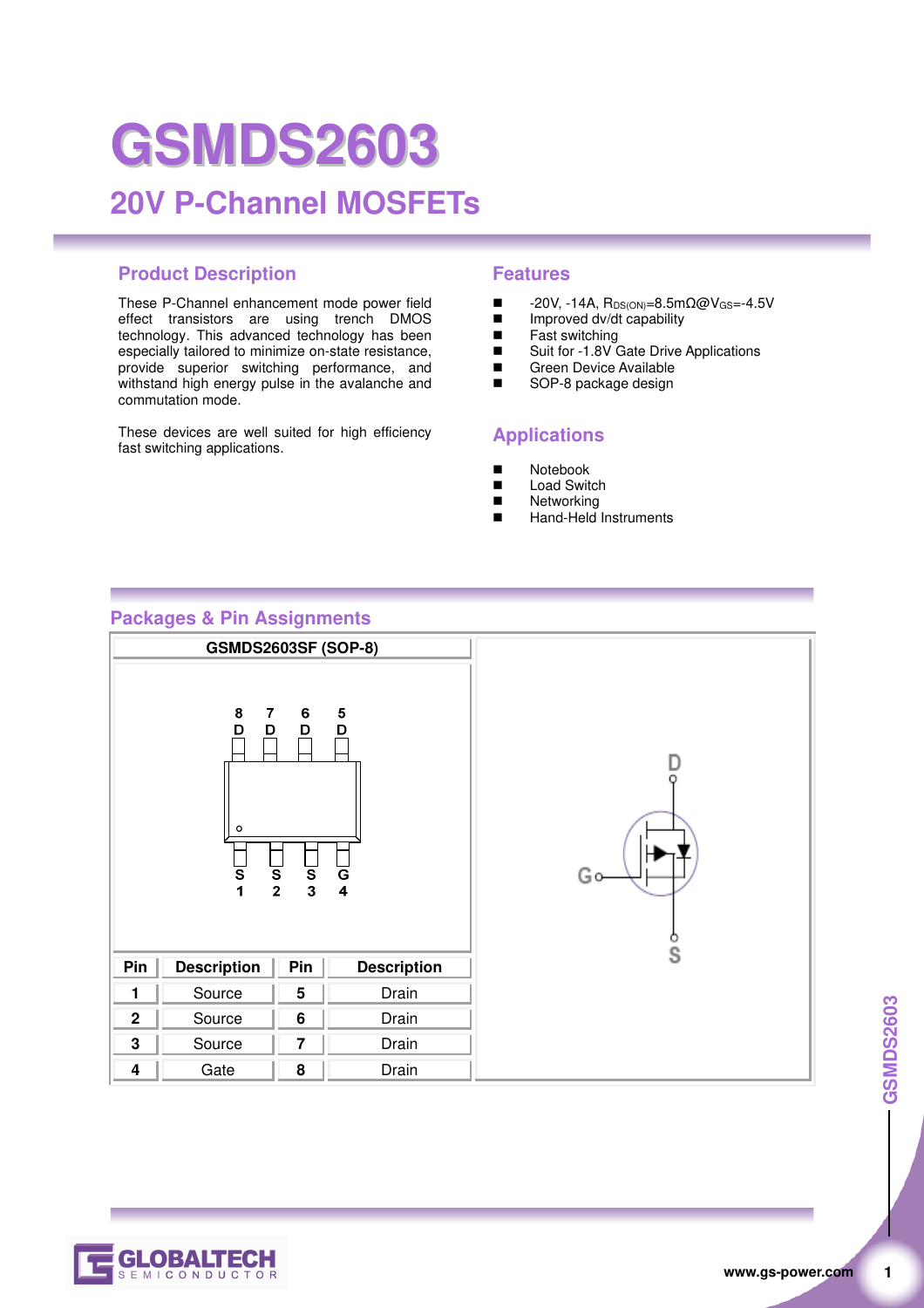**Ordering Information** 



| <b>Part Number</b> | Package | <b>Quantity Reel</b> |
|--------------------|---------|----------------------|
| GSMDS2603SF        | 3OP-8   | 4000 PCS             |

#### **Marking Information**



#### **Absolute Maximum Ratings**  T<sub>C</sub>=25<sup>°</sup>C Unless otherwise noted

**Symbol Parameter Typical Unit** V<sub>DS</sub> | Drain-Source Voltage -20 V V<sub>GS</sub> Gate-Source Voltage  $\downarrow$  12  $\downarrow$  12 V  $I_D$  Continuous Drain Current  $\frac{1}{T_C=25^{\circ}C}$  -10<sup>o</sup> -14 A  $Tc=100^{\circ}C$  $I<sub>DM</sub>$  Pulsed<sup>1</sup> Drain Current<sup>1</sup> -56 A  $P_D$ Power Dissipation (Tc=25℃) and the control of the control of the control of the control of the control of the control of the control of the control of the control of the control of the control of the control of the contro Power Dissipation (Derate above 25℃) 0.016 M/℃ T<sub>J</sub> | Operating Junction Temperature Range | 35 to +150 | ℃ T<sub>STG</sub> Storage Temperature Range -55 to +150  $\degree$ R<sub>θJA</sub> | Thermal Resistance-Junction to Ambient | 62 62 €/W Reun **Resistance Junction to Case** 17 17 17 C/W



**2**<br>**2**<br>**2** 

 $\overline{2}$ 

**GSMDS2603**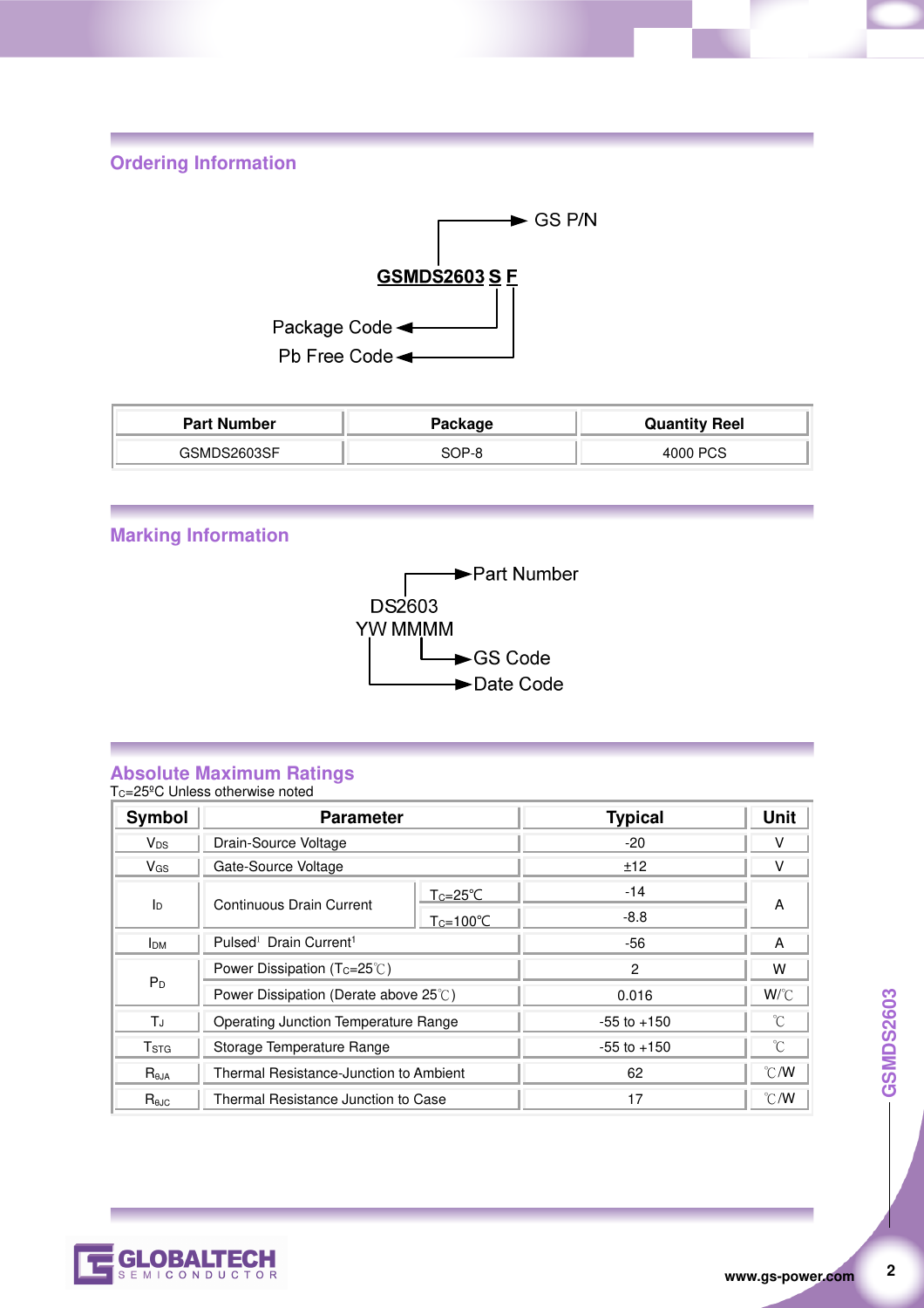#### **Electrical Characteristics**

TJ=25℃ Unless otherwise noted

| Symbol                  | <b>Parameter</b>                                                                         | <b>Conditions</b>                                              | <b>Min</b> | <b>Typ</b> | <b>Max</b> | <b>Unit</b>  |  |
|-------------------------|------------------------------------------------------------------------------------------|----------------------------------------------------------------|------------|------------|------------|--------------|--|
| <b>Static</b>           |                                                                                          |                                                                |            |            |            |              |  |
| $V_{(BR)DSS}$           | Drain-Source Breakdown Voltage                                                           | $V_{GS}=0V, I_D=-250uA$                                        | $-20$      |            |            | V            |  |
|                         | $\triangle$ BV <sub>DSS</sub> / $\triangle$ TJ BV <sub>DSS</sub> Temperature Coefficient | Reference to 25°C,<br>$ID=-1mA$                                |            | $-0.01$    |            | $V^{\circ}C$ |  |
| $V$ GS(th)              | Gate Threshold Voltage                                                                   | $V_{DS}=V_{GS}$ , I <sub>D</sub> =-250uA                       | $-0.3$     | $-0.6$     | $-1.0$     | V            |  |
| <b>l</b> GSS            | Gate-Source Leakage Current                                                              | $V_{DS}=0V$ , $V_{GS}=\pm 12V$                                 |            |            | ±100       | nA           |  |
| <b>I</b> <sub>DSS</sub> |                                                                                          | $V_{DS} = -20V$ , $V_{GS} = 0V$<br>$T_J = 25^{\circ}C$         |            |            | $-1$       | uA           |  |
|                         | Drain-Source Leakage Current                                                             | $V_{DS} = -16V, V_{GS} = 0V,$<br>$T_{\rm J}$ =125 $^{\circ}$ C |            |            | $-10$      |              |  |
| $\mathsf{ls}$           | <b>Continuous Source Current</b>                                                         | $V_G=V_D=0V$ ,                                                 |            |            | -14        |              |  |
| <b>I</b> sm             | <b>Pulsed Source Current</b>                                                             | <b>Force Current</b>                                           |            |            | $-28$      | A            |  |
| $R_{DS(on)}$            | Drain-Source On-Resistance                                                               | $V$ <sub>GS</sub> =-4.5V, $ID=$ -8A                            |            | 6.5        | 8.5        |              |  |
|                         |                                                                                          | $V$ <sub>GS</sub> =-2.5V, $I_D$ =-5A                           |            | 9          | 12         | mΩ           |  |
|                         |                                                                                          | $V_{GS} = -1.8V, I_D = -3A$                                    |            | 12         | 17         |              |  |
| <b>gFS</b>              | <b>Forward Transconductance</b>                                                          | $V_{DS} = -10V, I_D = -5A$                                     |            | 20         |            | S            |  |
| <b>V<sub>SD</sub></b>   | Diode Forward Voltage                                                                    | $V_{GS}=0V, I_{S}=-1A$<br>$T_i = 25^{\circ}C$                  |            |            | $-1$       | v            |  |
|                         |                                                                                          | <b>Dynamic</b>                                                 |            |            |            |              |  |
| $Q_g$                   | Total Gate Charge <sup>2,3</sup>                                                         |                                                                |            | 44.4       | 80         |              |  |
| $Q_{gs}$                | Gate-Source Charge <sup>2,3</sup>                                                        | $V_{DS} = -10V, V_{GS} = -4.5V,$<br>$In=-5A$                   |            | 7.2        | 14         | пC           |  |
| $Q_{gd}$                | Gate-Drain Charge <sup>2,3</sup>                                                         |                                                                |            | 10.2       | 20         |              |  |
| $C$ <sub>iss</sub>      | Input Capacitance                                                                        |                                                                |            | 4060       | 8000       | pF           |  |
| C <sub>oss</sub>        | Output Capacitance                                                                       | $V_{DS} = -15V$ , $V_{GS} = 0V$ ,<br>$f=1$ MHz                 |            | 520        | 1000       |              |  |
| C <sub>rss</sub>        | Reverse Transfer Capacitance                                                             |                                                                |            | 400        | 800        |              |  |
| $t_{d(on)}$             | Turn-On Time <sup>2,3</sup>                                                              |                                                                |            | 13.2       | 26         | ns           |  |
| $t_{r}$                 |                                                                                          | $V_{DD} = -10V, I_D = -1A$                                     |            | 68         | 120        |              |  |
| $t_{d(off)}$            | Turn-Off Time <sup>2,3</sup>                                                             | $V_{GS} = -4.5V$ , R <sub>G</sub> =25 $\Omega$                 |            | 160        | 320        |              |  |
| tŧ                      |                                                                                          |                                                                |            | 154        | 300        |              |  |

Note :

1. Repetitive Rating : Pulsed width limited by maximum junction temperature.

2. The data tested by pulsed, pulse width  $\leq 300$ us, duty cycle  $\leq 2\%$ .

3. Essentially independent of operating temperature.



 $\overline{\mathbf{3}}$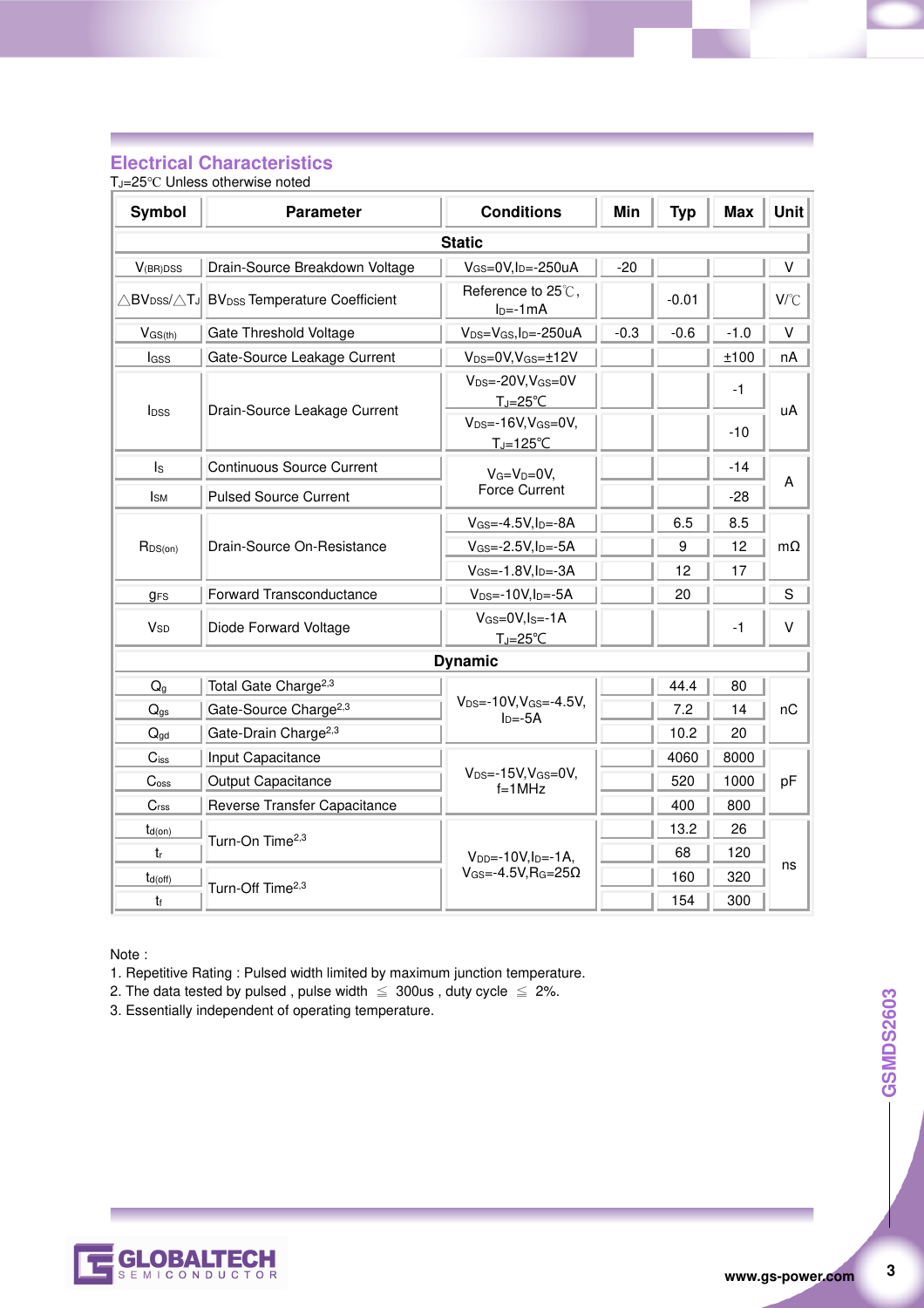**Typical Performance Characteristics** 









C

MICONDUCTOR



**GSMDS2603 4 GSMDS2603**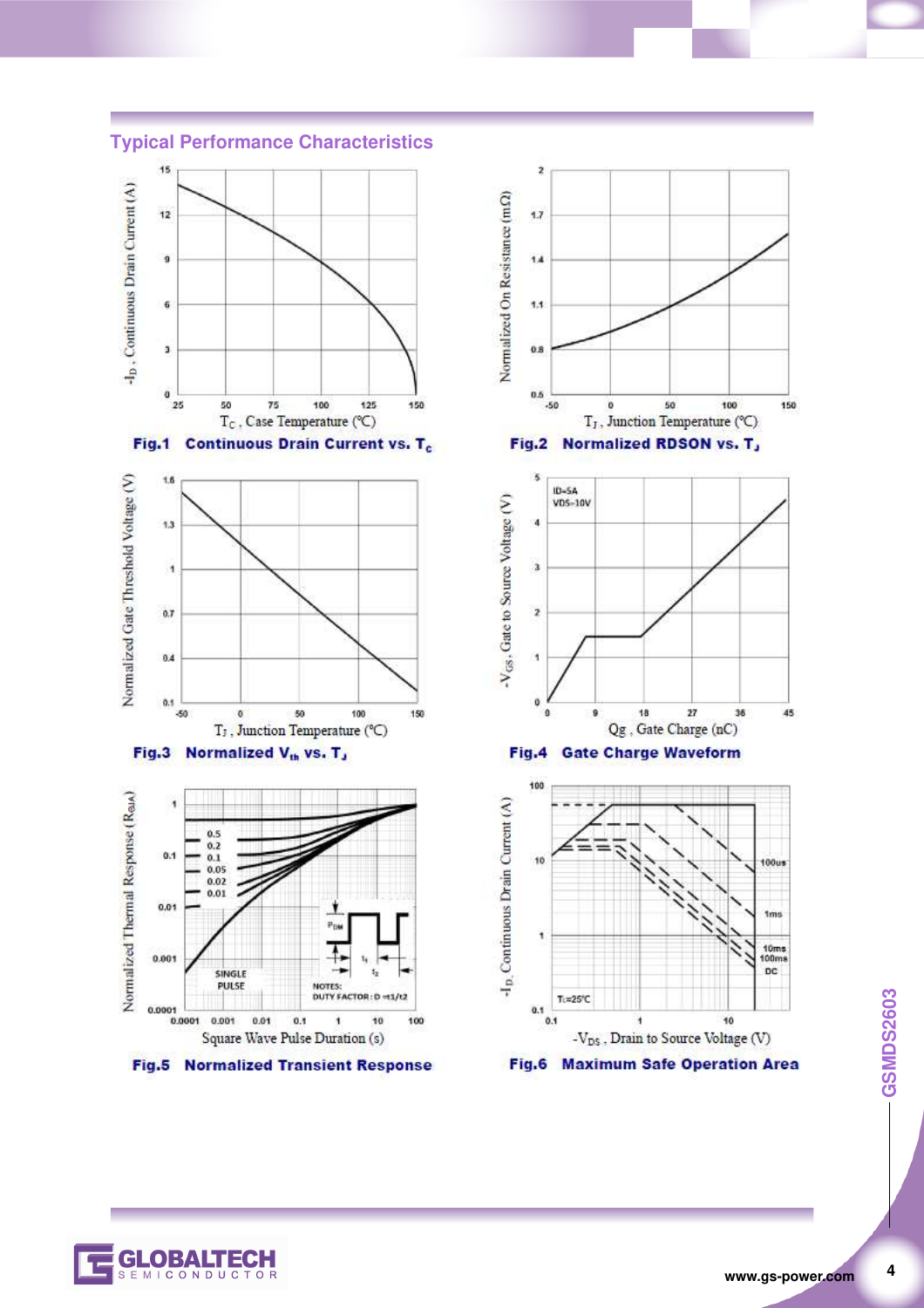

# **Typical Performance Characteristics(continue)**





 $\overline{\mathbf{5}}$ 

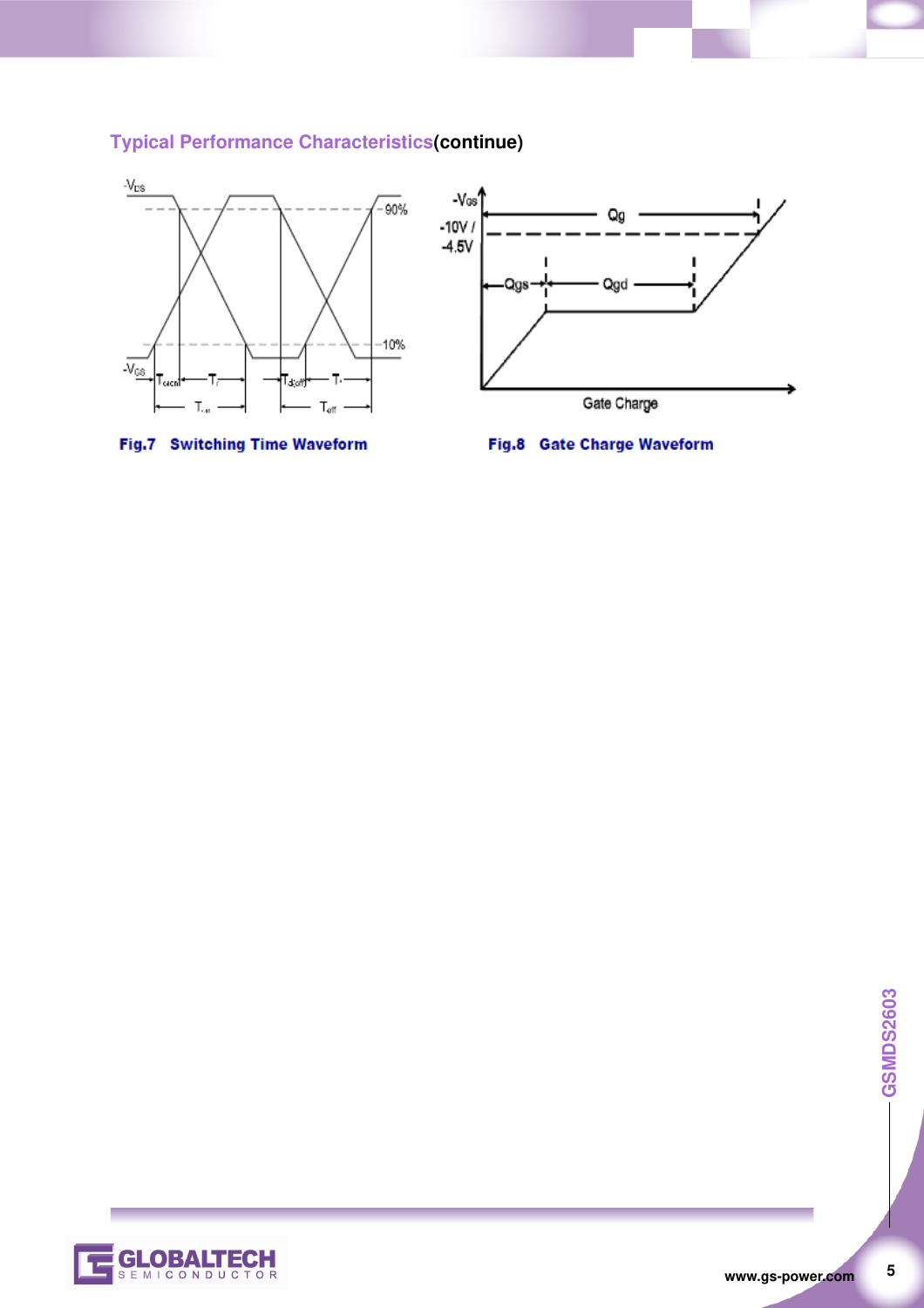# **Package Dimension**



| <b>Dimensions</b>         |                    |               |               |               |  |
|---------------------------|--------------------|---------------|---------------|---------------|--|
| Symbol                    | <b>Millimeters</b> |               | <b>Inches</b> |               |  |
|                           | Min                | <b>Max</b>    | Min           | <b>Max</b>    |  |
| A                         | 1.350              | 1.750         | 0.053         | 0.068         |  |
| A1                        | 0.100              | 0.250         | 0.004         | 0.009         |  |
| A2                        | 1.300              | 1.500         | 0.052         | 0.059         |  |
| A3                        | 0.600              | 0.700         | 0.024         | 0.027         |  |
| $\boldsymbol{\mathsf{b}}$ | 0.390              | 0.480         | 0.016         | 0.018         |  |
| $\mathbf c$               | 0.210              | 0.260         | 0.009         | 0.010         |  |
| D                         | 4.700              | 5.100         | 0.186         | 0.200         |  |
| E                         | 5.800              | 6.200         | 0.229         | 0.244         |  |
| E <sub>1</sub>            | 3.700              | 4.100         | 0.146         | 0.161         |  |
| $\mathbf e$               | 1.270 (BSC)        |               | 0.050 (BSC)   |               |  |
| $\mathsf{h}$              | 0.250              | 0.500         | 0.010         | 0.019         |  |
| L                         | 0.500              | 0.800         | 0.019         | 0.031         |  |
| L1                        | 1.050 (BSC)        |               | 0.041 (BSC)   |               |  |
| $\theta$                  | $0\,^{\circ}$      | $8\,^{\circ}$ | $0\,^{\circ}$ | $8\,^{\circ}$ |  |



 $\boldsymbol{6}$ 

**GLOBALTECH**